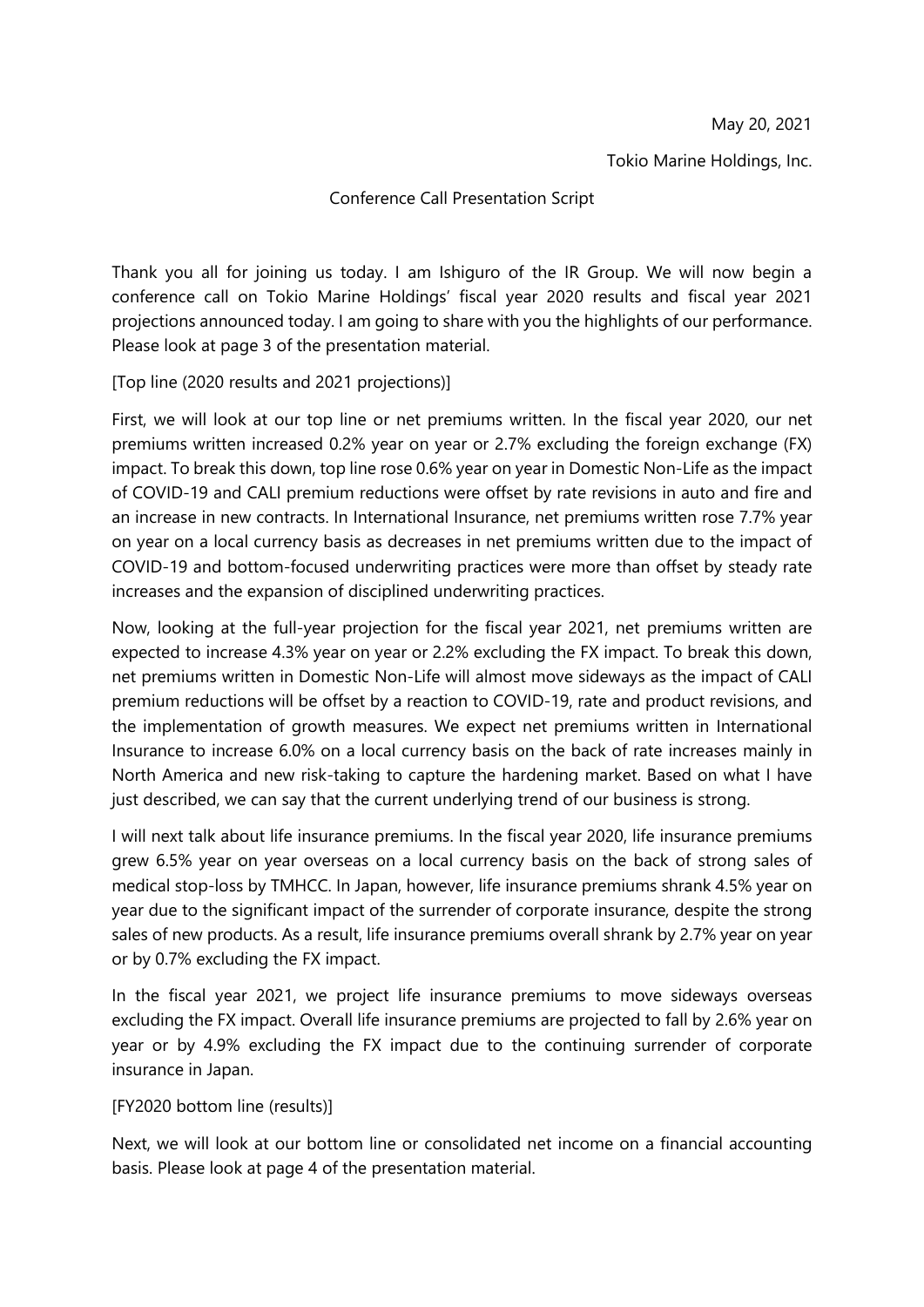In the fiscal year 2020, consolidated net income fell by 97.9 billion yen from the previous year to 161.8 billion yen. This reflects the impact of COVID-19 and provisions of various reserves, which is a technical impact, and is also a major reason for the underperformance of consolidated net income against the full-year projection.

I will now break this down into each business segment and highlight the key issues of each segment. In Domestic Non-Life, consolidated net income shrank by 7.1 billion yen from the previous year despite the continuous strong growth trend of net premiums written in private insurance and an improvement made to the loss ratio due to the impact of COVID-19. The smaller consolidated net income in Domestic Non-Life is attributable to an increase in provisions for various reserves, which exceeded any improvement made to net incurred losses.

In Domestic Life, consolidated net income grew by 11.8 billion yen from the previous year thanks to the solid basic trend including new product sales and smaller system development expenses.

In International Insurance, consolidated net income decreased by 106.9 billion yen from the previous year due to the material impact of COVID-19, although there were positive factors for income such as a reaction to the provision of reserves posted at PHLY in the fiscal year 2019 in response to social inflation, rate increases, and the consolidation of Pure.

Adjusted net income, which is a source of shareholder returns, rose by 49.4 billion yen from the year earlier and outperformed the full-year projection by 4.1 billion yen as the impact of catastrophe loss reserves, which was a factor reducing net income in Domestic Non-Life, and the impact of good will were deducted from financial accounting-based income.

As I have explained so far, our fiscal year 2020 results were significantly affected by one-time or technical factors, and it may be difficult to see the actual conditions of our business. We will provide detailed explanations on our evaluation of Tokio Marine's fundamental capabilities at the IR conference scheduled next week. As shown in the "Other" category of adjusted net income, we consider that our fundamental capabilities are growing, although we are aware of the challenges existing in segments such as domestic fire insurance.

[Fiscal year 2021 bottom line (projections)]

We will now look at our projection for the fiscal year 2021 bottom line. Please look at page 5.

We project our consolidated net income on a financial accounting basis to nearly double from the fiscal year 2020 to reach 315.0 billion yen.

To break this down, in Domestic Non-Life, consolidated net income is projected to increase by 64.4 billion yen from the year earlier, despite an increase in investments for future growth, thanks to the continuation of the upward trend in our revenue and the impact of reactions to COVID-19 and the provisions for various reserves posted in the previous year.

In Domestic Life, we also expect consolidated net income to grow by 700 million yen from the year earlier due to factors such as profit contribution from in-force policies that have been steadily accumulating, although initial costs will increase as a result of the expanded sales.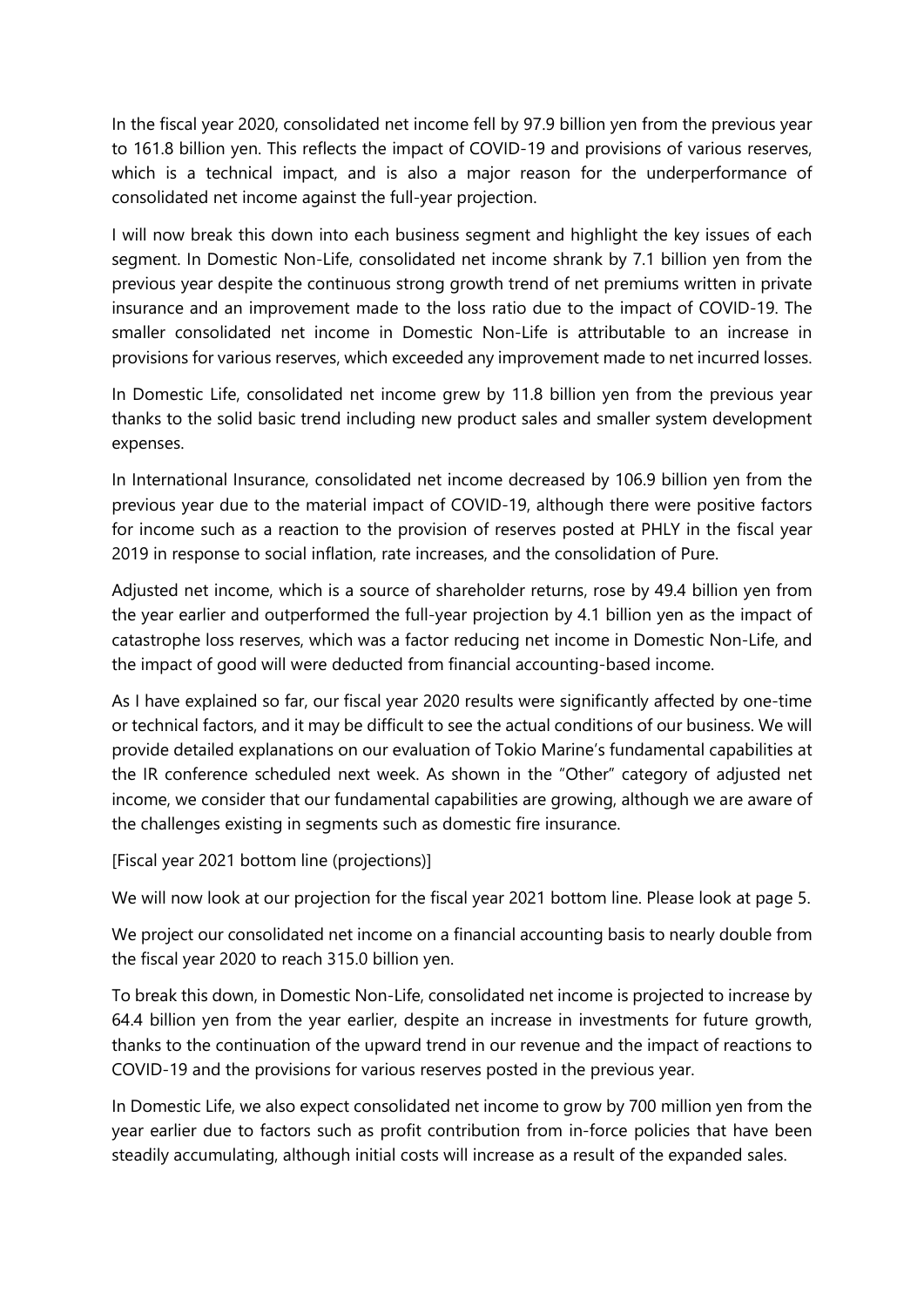In International Insurance, we project our consolidated net income to rise by 95.2 billion yen from the year earlier thanks to the growth of profit in Pure, steady rate increases, and a reaction to the impact of COVID-19 posted in the fiscal year 2020, although we will post additional provisions for reserves and our income gains will decline due to the lowering interest rates, and there will be some lingering impacts of COVID-19 such as net incurred losses caused by COVID-19.

Adjusted net income, which is a source of shareholder returns, is forecast to increase by 24.3 billion yen from the previous year, as we deduct the impact of various reserves and other factors from the financial accounting basis net income.

I would like to note that some changes were made to the definition of adjusted net income from the fiscal year 2021 to improve transparency and comparability. These include the deduction of the underwriting result of the first year and natural catastrophe reserves. Please read page 36 for details.

If we make the fiscal year 2021 projection using the former definition, adjusted net income will be 451.0 billion yen as the provision for natural catastrophe reserves will not be included and the reversal of the underwriting result of the first year will be added back. I also suggest that you read page 6 on the impact of COVID-19 and page 7 on natural catastrophes in the fiscal year 2020 and the fiscal year 2021 budget.

## [Capital policy]

Lastly, I will explain our capital policy. Please skip some pages and go to page 30.

First, it goes without saying that our capital policy is designed to help us achieve our mediumand long-term targets, which are, as you know, over 500 billion yen in adjusted net income and around 12% in adjusted ROE.

We have recently revised ESR to exclude restricted capital from its calculation to better indicate our capacity for investments and shareholder returns. Due to this revision, our target range is currently between 100% and 140%. Page 31 shows the current level of our ESR. As of March 31, 2021, our ESR was 127%, which was at an appropriate level.

While there is no change to our policy of "prioritizing growth investments to achieve mediumand long-term targets," we will not pursue growth led by numerical targets. We are committed to implementing disciplined capital policy by carefully selecting investments that will help improve our corporate value and by providing shareholder returns if there is no good investment option. In this context, the basic means of our shareholder returns is ordinary dividend. We will continue raising the level of our ordinary dividend in keeping with profit growth.

For our ordinary dividend for the fiscal year 2021, we have increased dividend per share by 15 yen to 215 yen, making it the consecutive dividend increase for ten terms. Going forward, we want to continue pursuing a steady increase in dividend per share (DPS).

As stated in our press release, we have introduced the annual budget for the adjustment of capital level to improve transparency. The budget set for the fiscal year 2021 is 100 billion yen.